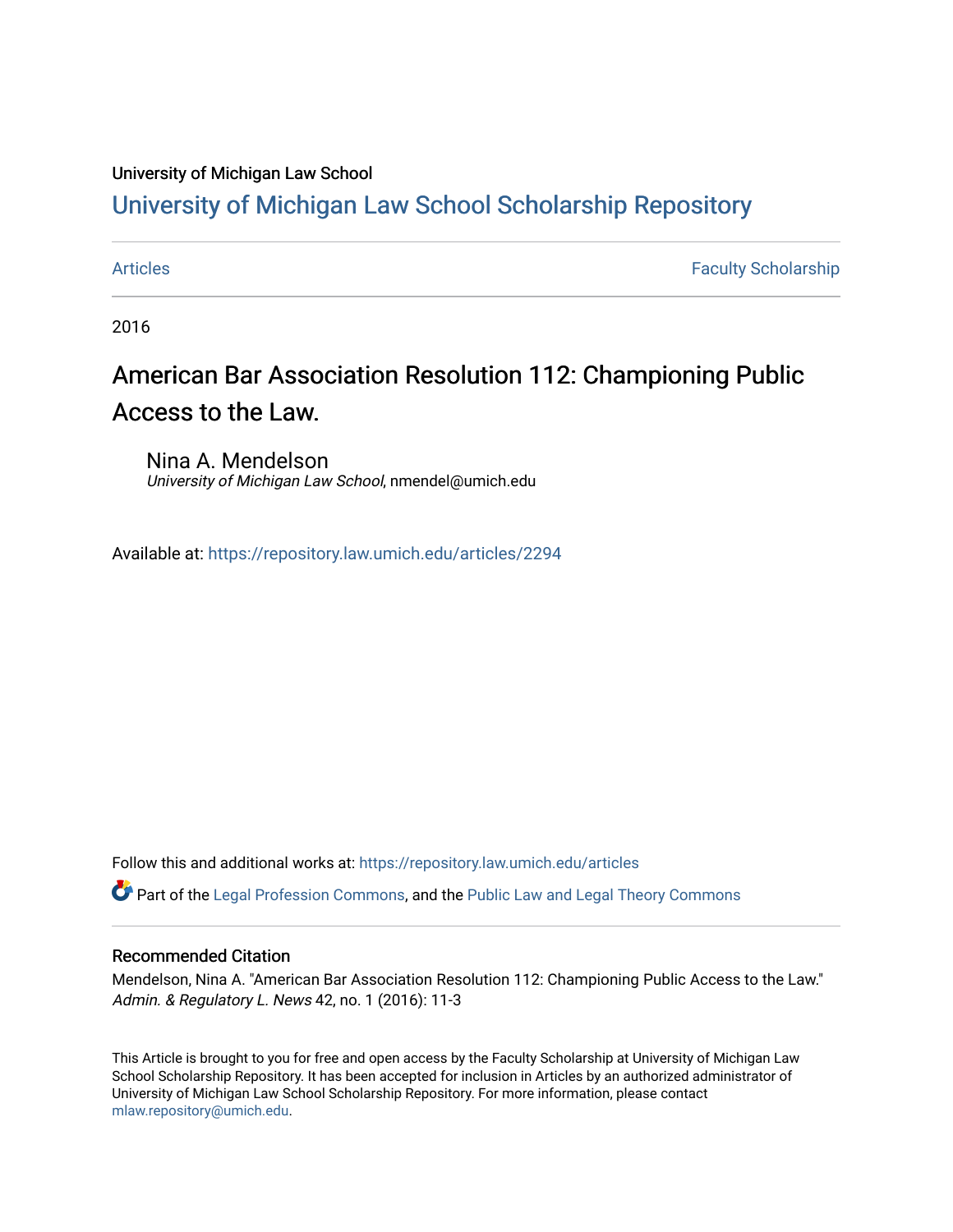# **American Bar Association Resolution 112: Championing Public Access to the Law**

In August 2016, the American Bar<br>
Association House of Delegates<br>
reaffirmed the fundamental demo-<br>
cratic principle of public access to the n August 2016, the American Bar Association House of Delegates reaffirmed the fundamental demolaw. ABA Resolution 112 calls on Congress to enact legislation ensuring a basic level of public access, without charge, to all regulatory law. Such legislation would address serious current obstacles to the public's ability to see the law.

Generally, the United States has had a long tradition of meaningful access, without charge, to the text of our binding laws. Congress has provided free public access to federal statutes since the 1880's, and to federal regulations since the 1930's. These laws have been made available through a network of state and territorial libraries, and then in the Federal Depository Library System. Congress has further deepened the tradition by requiring that the Government Printing Office make available universal online access to statutes and regulations and then requiring online public access to other government documents and materials. *See* Electronic Freedom of Information Act Amendments of 1996, Pub. L. No. 104-231, § 4(7), 110 Stat. 3048, 3049; E-Government Act of 2002, Pub. L. No. 107-347 §§ 206(a)-(d), 207(f), 116 Stat. 2899.2918-19 (codified as amended at 44 U.S.C. § 3501 note (2006)).

For numerous federal rules, however, public access is far from

## *By Nina A. Mendelson\**

assured. To save resources and build on private expertise, federal agencies have incorporated privately drafted standards into thousands of federal regulations, but only by reference. These standards are drafted by numerous organizations (so-called standards development organizations or SDOs), ranging from the American Petroleum Institute to the National Fire Protection Association and the Society of Automotive Engineers. The standards run the subject matter gamut, from toy, crib, and workplace safety standards to placement requirements for oil drilling platforms on the Outer Continental Shelf, to hearing aid and food additive standards. Agency use of incorporated-by-reference ("IBR") rules likely will only increase, owing to congressional and administrative policy encouraging agencies to utilize so-called consensus private rules, and because agencies save resources when these private organizations write the rules.

Although these standards, once incorporated, have the same force of law as any agency regulation, the text of incorporated material does not appear in the Federal Register or Code of Federal Regulations. The Office of the Federal Register approves all incorporations by reference, and the Freedom of Information Act calls for text that is incorporated by reference into the Federal Register to be "reasonably available" to affected persons. 5 U.S.C.  $\sqrt{552(a)(1)}$ .

Under the Office of the Federal Register's current approach, however, regulating agencies refer readers to the standards drafting organization. That organization controls access to the text, including deciding how and where to make it available and retaining the option to charge an access fee. While some standards

drafting organizations have elected to provide some availability without charge to the text of incorporatedby-reference standards, others charge significant access fees, ranging into the hundreds or even thousands of dollars per standard. And some standards, particularly older ones, are now simply unavailable altogether from the standards drafting organization. The only alternative generally is an in-person visit, during business hours, to the Office of the Federal Register reading room in Washington, D.C.

The result: in this age of open government, significant public regulations have become difficult to find and expensive to read. Both small businesses and individuals have filed public comments in a variety of settings explaining that the access charges, in particular, obstruct their access to the text of the law. The same difficulty plagues those who wish to file a public comment on a proposed IBR rule when an agency is considering whether to adopt it. The Administrative Procedure Act confers a right on all "interested persons" to comment on proposed rules. 5 U.S.C. § 553. But an individual cannot exercise her statutory right to comment on a proposed rule when she cannot see what is being proposed.

We take the principle of public access to the law to be fundamental in a democratic society, but it is worth reminding ourselves why it matters, and to whom. As a matter of fundamental due process, regulated entities must have fair warning of their legal obligations. Access charges can impede their access to the requirements. For example, the American Trucking Association has warned the Office of the Federal Register in public comments that purchasing these materials can be

<sup>\*</sup> Joseph L. Sax Collegiate Professor of Law, University of Michigan Law School. This article draws from Administrative Law Section public comments filed with federal agencies in 2012 and 2014, which I helped draft, as well as my 2014 article, *Private Control over Access to Public Law: The Perplexing Federal Regulatory Use of Private Standards*, 112 MICH. L. REV. 737 (2014).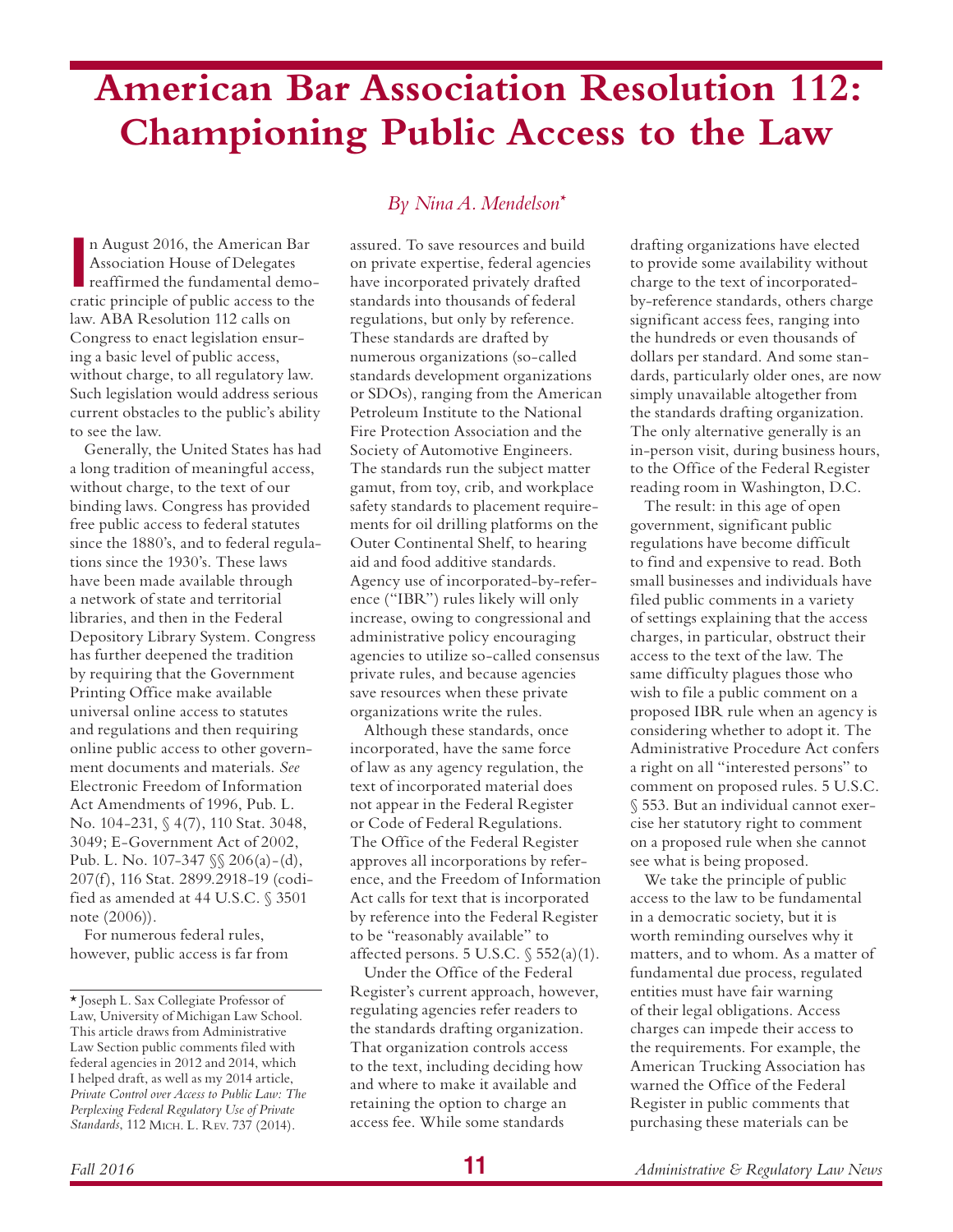"cost-prohibitive for small businesses, medium-sized businesses, and individuals." Comments of American Trucking Association on National Archives and Records Administration/ Office of Federal Register Proposed Rule, June 1, 2012, at 3, available at www.regulations.gov.

But the need for access to the law's text and notice of its requirements is not limited to those who must comply. The public must also be able to see the law. Congress enacts regulatory statutes specifically to guard wide swaths of the public, and the public accordingly has a direct interest in the content of rules. Consider consumers of food and toys, parents who wish to purchase infant carriers or strollers, those who rely on ocean fishing for their livelihood, or neighbors of a pipeline. All are obviously affected by regulatory law, and are entitled to see it to understand how far their legal protections extend. The content of these standards can affect individual choices regarding which toys or infant carriers to use, where to live, and whether to file public comments with the regulating agency or write to one's congressional representatives. In short, regulatory beneficiaries have a cognizable stake in these standards, and the content of the standards can affect their conduct. They therefore need meaningful access to the text as well.

And of course public access is critical to government accountability for lawmaking. Ready access to standards that have been incorporated by reference is necessary for citizens to know what their government is doing and to hold the government accountable for serving—or not serving—the public interest. As

President Obama stated in his 2009 Memorandum on Transparency and Open Government: "Transparency promotes accountability and provides information for citizens about what their Government is doing." http://www.archives.gov/cui/ documents/2009-WH-memo-ontransparency-and-open-government. pdf. This transparency, including public access to the content of regulations, is a critical safeguard against agency capture and other governance problems. Citizens cannot discuss, criticize, file public comments on rules, or vote based on the content of the law if they cannot afford to see the text. And as the 5th Circuit has pointed out, citizens need access to the law not only for purposes of accountability, but "to influence future legislation" and to educate others. *Veeck v. S. Building Code Cong. Int'l Inc.*, 293 F.3d 791, 799 (5th Cir. 2002) (en banc), *cert. denied*, 537 U.S. 1043 (2002).

Resolution 112 is a critical step in the right direction. It caps substantial efforts, since 2012, by the Section of Administrative Law & Regulatory Practice to urge agencies to ensure greater public access to the text of all regulatory law. After the Administrative Conference of the United States drew widespread attention to the incorporation-by-reference issue with a 2011 recommendation and report, the Section filed extensive public comments with the Office of the Federal Register in 2012 and 2014. The Section argued that the Office of the Federal Register should interpret its incorporationby-reference approval authority to ensure that such material is made available to the public without charge.

Although the Office of the Federal Register's revised rules require agencies to consider public-access concerns, the agency still failed to specify that public access without charge was necessary for the standard to be "reasonably available" and thus eligible for incorporation by reference.

When the Office of Management and Budget (OMB) then considered revisions to its Circular A-119, which encourages agencies to rely upon private standards, the Section again filed public comments. Circular A-119, as finally revised, did call on agencies to give greater attention to public access issues. Nonetheless, both agencies' responses fell far short of assuring the public a meaningful ability to see the text of the law without charge. Indeed, even after these revisions, rulemaking agencies continued to propose to incorporate standards into federal regulations that would cost members of the public hundreds or thousands of dollars to access. These have included standards for fishing vessels, nuclear power plants, and the business practices for interstate natural gas pipelines.

Resolution 112, developed by a task force consisting of Section representatives as well as representatives of a broad cross-section of ABA entities, took a different approach. Resolution 112 calls for congressional action that would require each agency to provide online access without charge to any text that the agency proposes to or actually does incorporate by reference in federal regulations.

As Administrative Law Section Delegate Ron Levin has described, Resolution 112 contains multiple compromises. For example, under